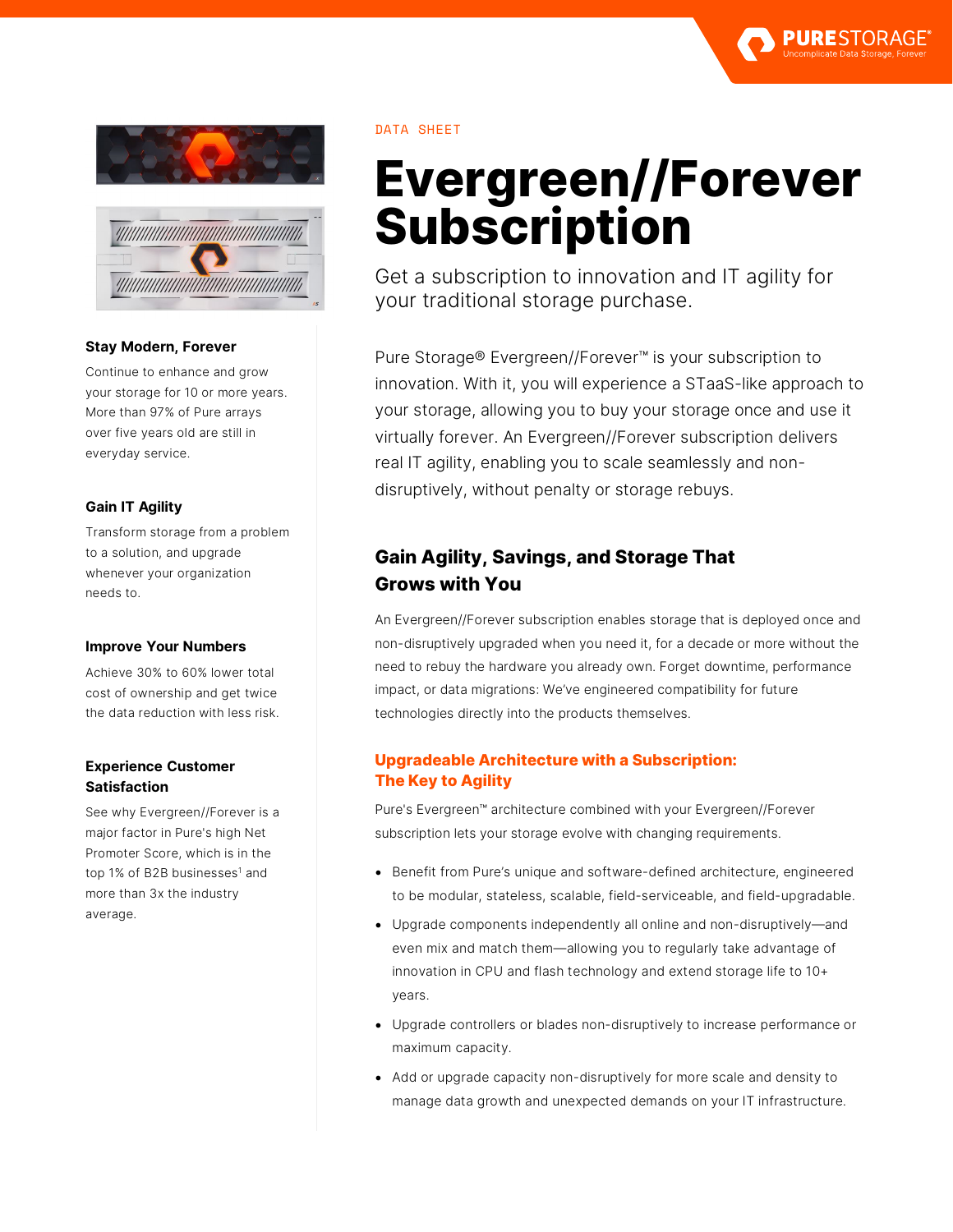#### **Maximize Your Savings**

A subscription to Evergreen//Forever protects your storage investments with included upgrades, up to full-value trade-in credits, and an architecture that is almost effortless to manage and expand. Most customers will realize total cost of ownership (TCO) savings of more than 30% compared to traditional storage just by avoiding one typical forklift upgrade.



Figure 1. TCO savings with Pure Evergreen//Forever compared to legacy solutions.

## **A Storage Purchase That Feels Like as-a-Service**

Evergreen//Forever delivers an always-improving, as-a-service-like experience for your traditional storage purchase with a subscription to always-improving data services, always-modern infrastructure, and a world-class customer experience.

#### **Always-improving Data Services**

With Evergreen//Forever from Pure, you never need to worry about systems becoming out of date. You get:

- **An all-inclusive software subscription, with enterprise-grade data services**: Get all-inclusive enterprise-level capabilities across all our products, for organizations and workloads of all sizes, at the time of purchase.
- **New features and capabilities added continually**: Get access to software features we introduce in the future with no added costs. Your subscription even includes Portworx CSI for FlashArray™ and FlashBlade®, delivering persistent storage for your Kubernetes applications.
- **AI-based intelligent management**: With Pure1® you can experience self-operating storage with full-stack, AI-powered data storage management, monitoring, and planning.

#### **Always-modern Infrastructure**

Never worry about keeping your storage hardware up to date. Evergreen//Forever gives you:

- **Included controller or blade upgrades at regular intervals (Ever Modern, formerly Free Every Three)**: Keep your FlashArray and FlashBlade//S performance, scale, and features modern without disruption or need to repurchase. With each three-year Evergreen//Forever renewal, you get latest-generation controllers or blades.
- **On-demand, unlimited controller or blade upgrades with full-value trade-in (Ever Agile, formerly Upgrade Flex)[2](#page-3-0)**: Upgrade your array performance at any time as you expand, as many times as you need. Purchase a qualifying capacity pack and get full-value trade-in for your old controllers or blades toward higher-model versions.

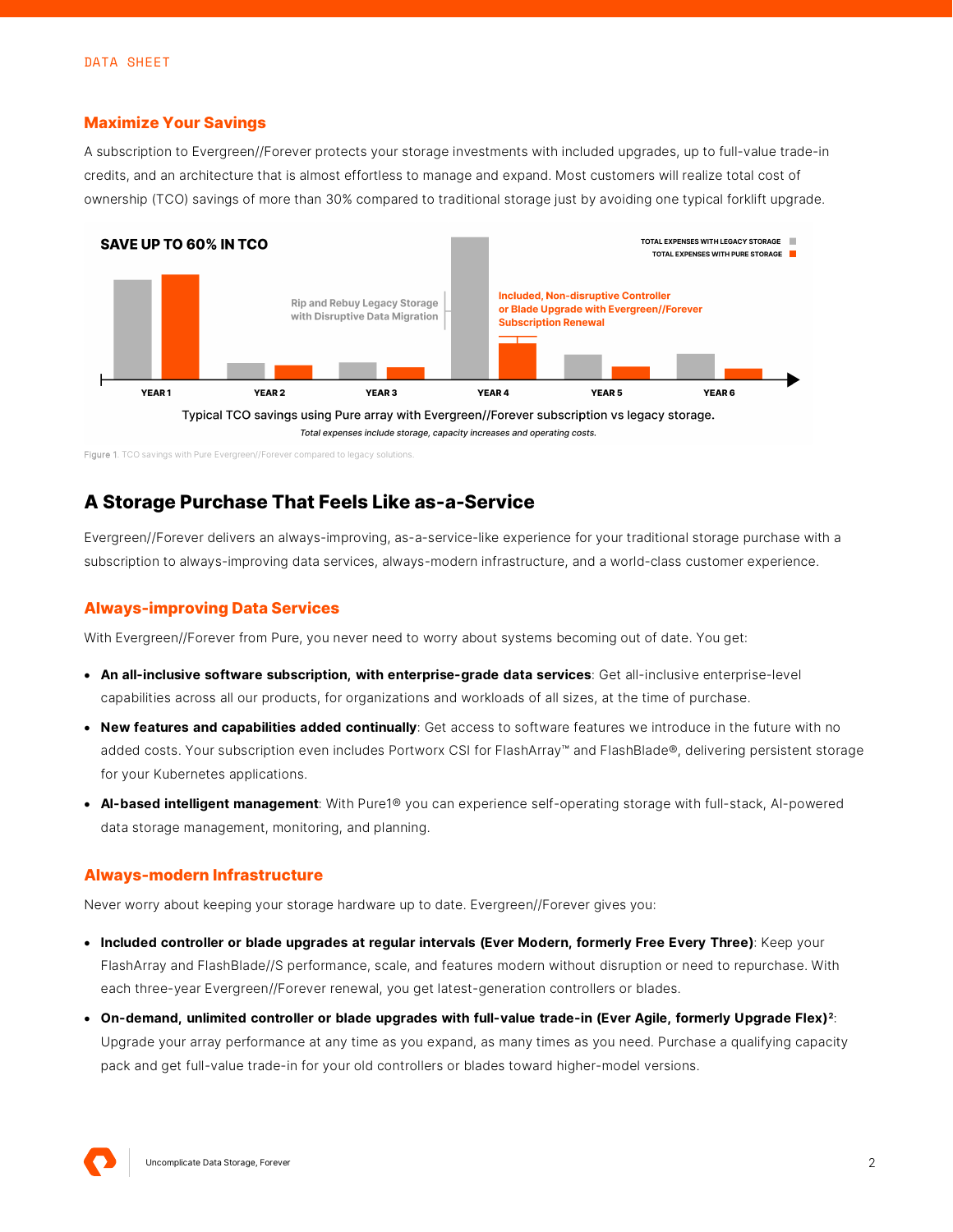- **Capacity Consolidation and flash media upgrades1** : Consolidate data from older flash into new, expanded, denser capacity, either in an external shelf or a FlashArray™ or FlashBlade® chassis. Return old capacity and receive credit for terabytes you already own.
- **Evergreen forever component replacement:** You're protected from any failures and component end-of-life issues. With your current Evergreen//Forever subscription, we'll replace failed components (even proactively before failure) with like or better ones, no matter how old your array is.

#### **World-class Customer Experience**

With a rating that's at least three times the industry average, Evergreen//Forever gives you features like:

- **Love Your Storage Guarantee™:** With the industry's broadest storage purchase guarantee, if you aren't happy, return the array within [3](#page-3-1)0 days for a full refund, no questions asked.<sup>3</sup>
- **Right Size Guarantee™[4:](#page-3-2)** Get 12 months guaranteed effective capacity, risk-free and in writing. Get twice the total efficiency vs. the competition (10:1 on average). Extend your guarantee with any expansion purchase, up to the life of the array.
- **Premium-level proactive and predictive support:** Pure delivers a support experience that other vendors charge a premium for. Get peace of mind with predictive analytics and services, support-managed upgrades, mobile and SaaSbased monitoring, on-site break/fix, first-call access to L2 support, included educational resources, and more.
- **Flat and Fair subscription renewals:** We keep subscription renewal rates flat: Pure won't raise the base rate, so you have consistent, predictable costs for the life of your array. [5](#page-3-3)